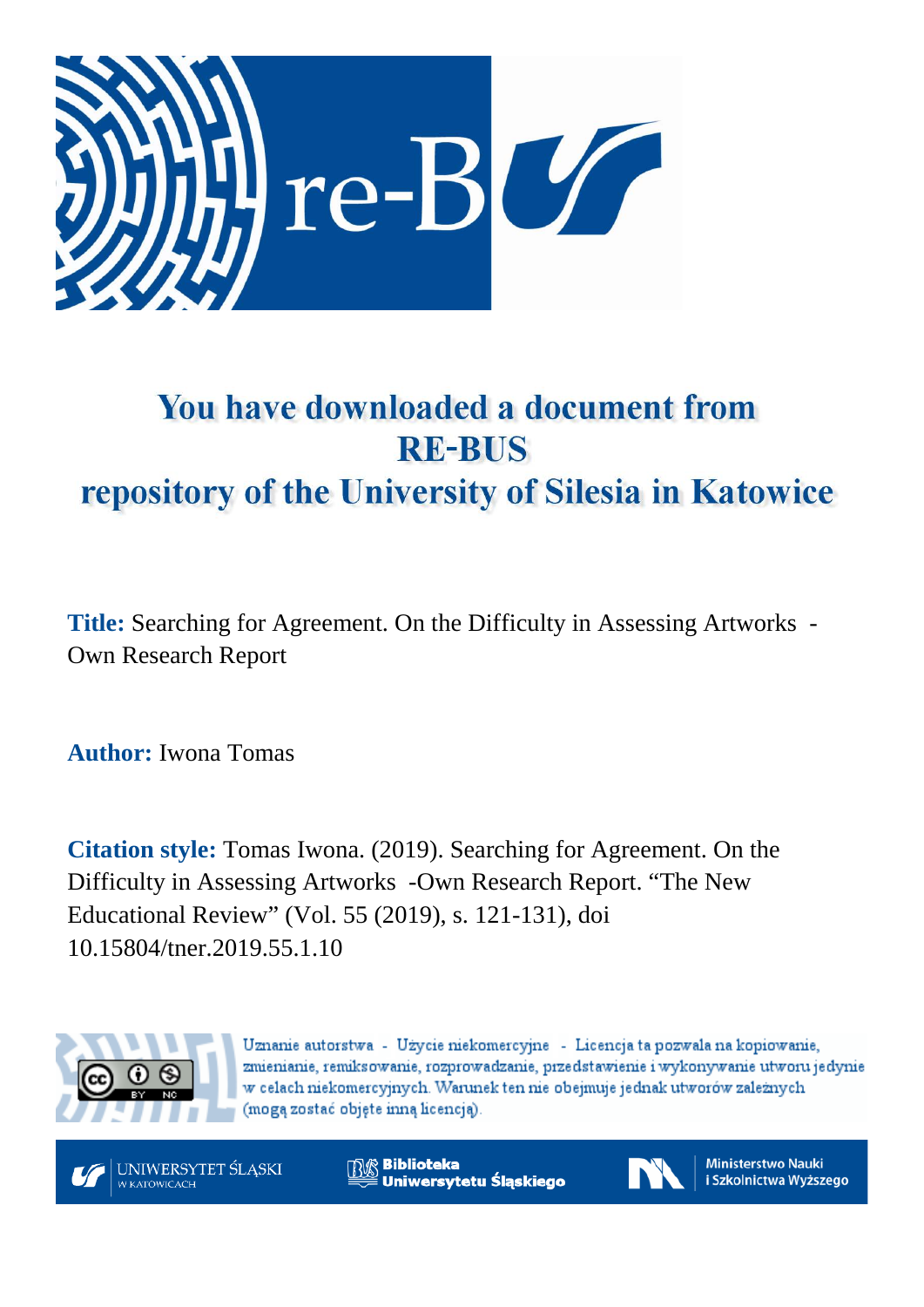**A Cel BYENC** 

*Iwona Tomas* Poland



## **Searching for Agreement. On the Difficulty in Assessing Artworks – Own Research Report**

DOI: 10.15804/tner.2019.55.1.10

#### **Abstract**

The main objectives of the long-term research, the partial results of which are presented in this paper, were related, among other things, to identification of the influence of experimental artwork classes on children's artistic skills. The adopted research method based on analysis and interpretation of artworks regarding their compositional modality turned out to be the factor unmasking the difficulty in assessing children's artworks. Therefore, the paper presents fragmentary results of complex research and demonstrates the divergence of marks given by a group of competent judges who used a structured tool.

**Keywords:** *artwork assessment, visual research, assessment subjectivity*

### **The role of art and sight in science**

Post-modernism is undeniably saturated with sight-centrism, which "refers to the apparent privilege of fusion over all other senses in contemporary Western society (increasingly elsewhere)" (Banks, 2007, p. 14). The era dominated by eyesight was mentioned already in 1993 by Martin Jay, who coined the term *oculocentrism* (adjective: *oculocentric*) to point at the dominant position of the visual sphere (Jay, 1993, p. 3). In the present times, eyesight is becoming the dominant sense and simultaneously takes the form of a cognitive and communication medium which enables people to convey messages, perceive, identify and, consequently, understand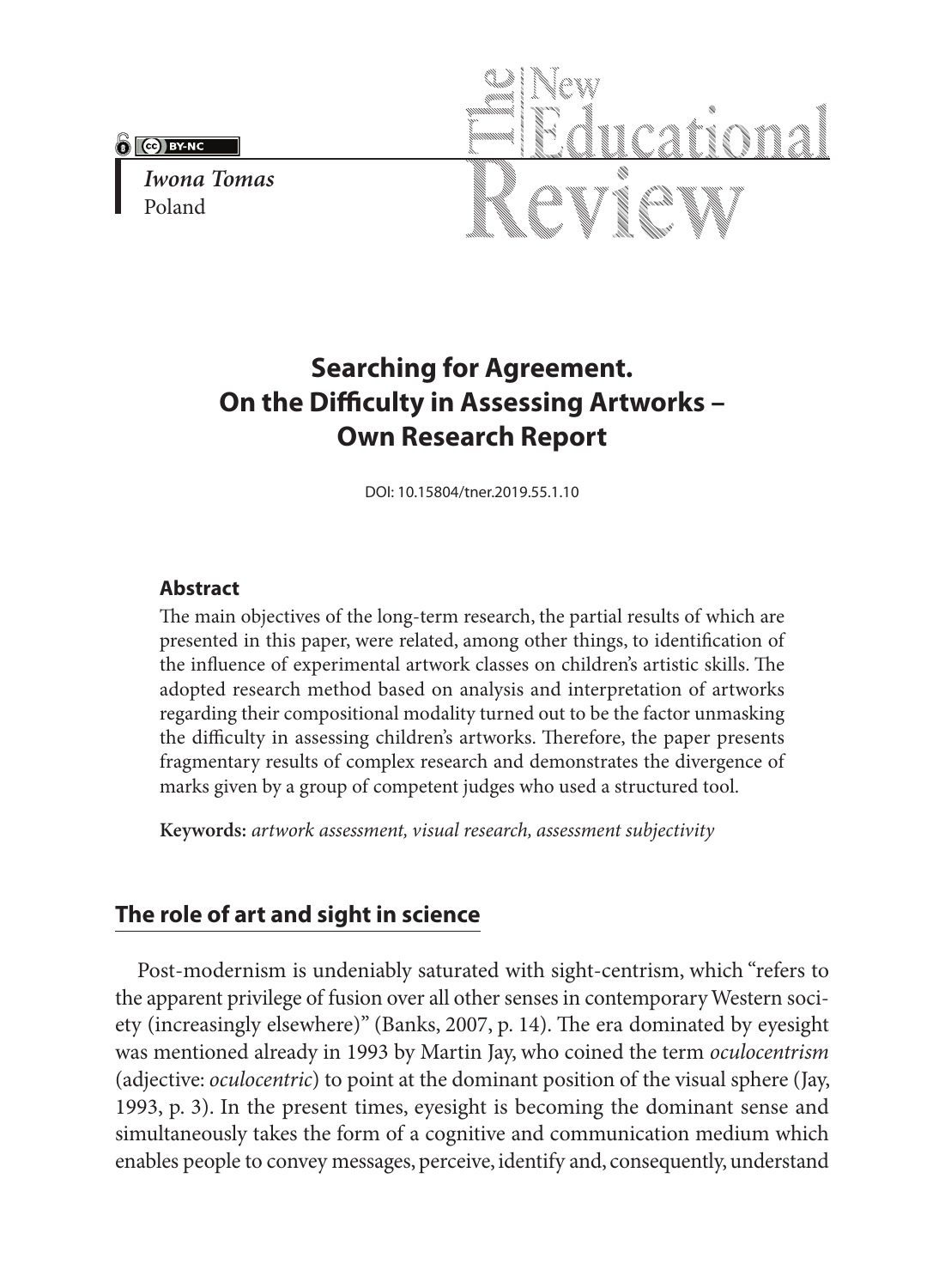and get to know the world as it really is (Fyfe, Law, 1988, p. 2). This phenomenon is a certain initiation of a tendency for integrating the spheres of art and science (Stattford, 1991), which are interpreted as specific forms of experiencing and getting to know the world surrounding the individual. Thus, art aspires to be the companion of scientific activities, becoming a research space and methodology, broadening the boundaries of cognition and weakening the methodological discipline; it is situated in one of the three relational areas distinguished by Ryszard Kluszczyński, which is called *art for science* (Kluszczyński, 2011). Certainly, one should remember that the use of visual materials in research is strongly related to anthropology and sociology and must not be seen from the angle of methodological novelties (Harper, 2002). It would be more appropriate to state that using visual materials in research processes is an expansive phenomenon which gradually creates new possibilities and broadens the areas where visual methodology could be applied. The indisputably broad scope of application of visual methods (Bagnoli, 2009, Frith et al., 2005; Guillemin, 2004) is obscured by the conviction that they are unreliable because the analyzed empirical material of optical nature generates the problem of interpretation ambiguity, which excludes objectivity. Therefore, research based on analysis of visual materials is frequently marginalized and meets with skepticism expressed by scientists (Guillemin, 2004). Every image, visualized idea or materialized, recorded form of artistic undertakings in the optical aspect or any visual aspect of culture may be interpreted many times and in various ways depending on the individual and social context (Banks, 2007).

In view of the above findings, reliability and objectivity of the assessment of children's artworks in scientific research seems very interesting. Therefore, this text aims to present the results of the research and stimulate a discussion about using visual materials in scientific research.

#### **Methodological introduction**

In the presented article, research results are only a small part of more extensive empirical material collected from long-term research activities<sup>1</sup>. The aim of the research is determination of the impact of experimental activities inspired by contemporary visual art on children's creative potential (the leading area) and their artistic skills (additional, complementary and complementary areas). Due to the number of people in experimental and control groups (each group contains

 $^\mathrm{1}\,$  The research activities are currently being finalized in the form of a doctoral dissertation.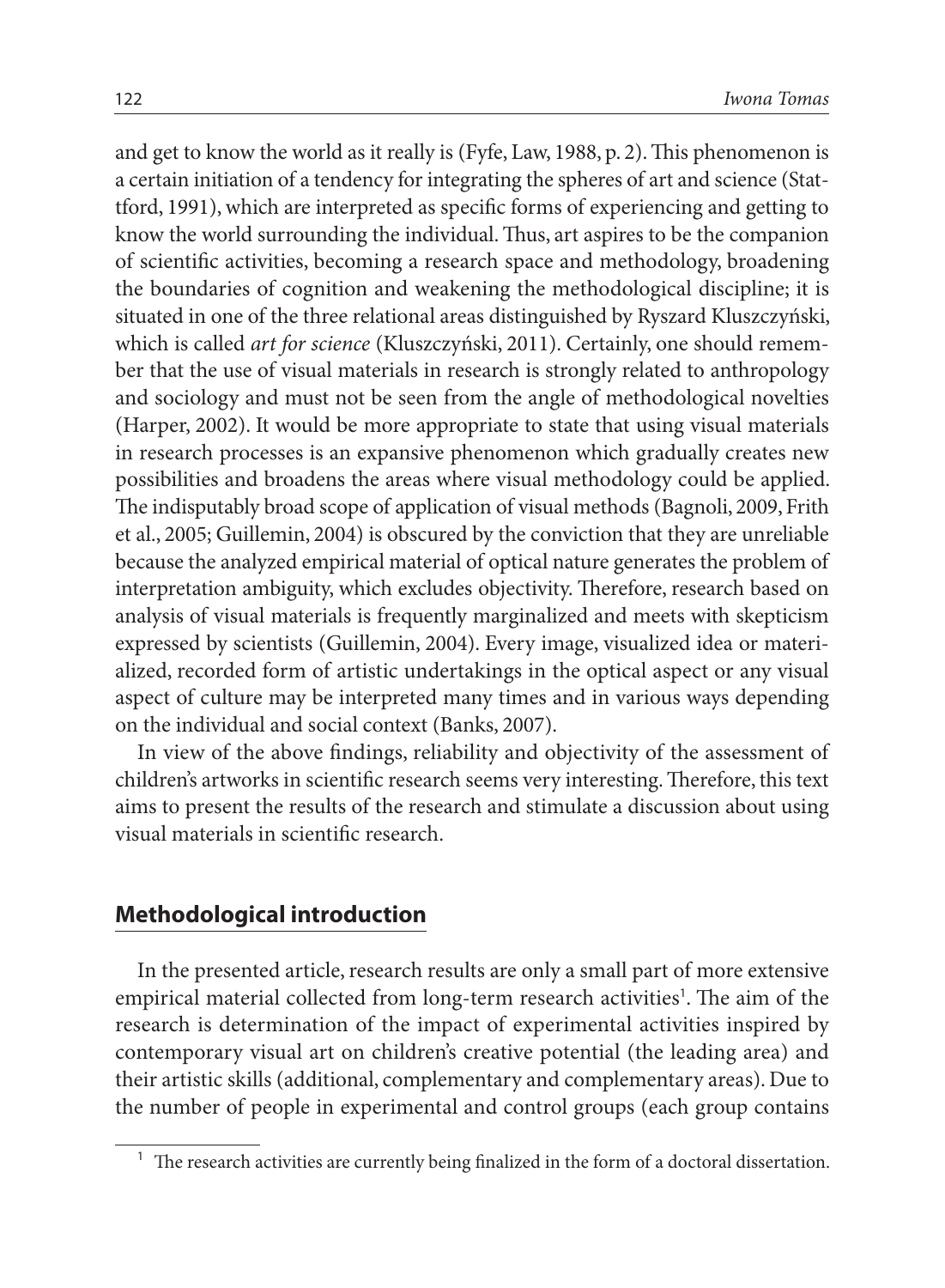16 respondents), research activities were a quasi-experimental form with pre-tests and post-tests. It is worth highlighting that the pupils' age was between 7 and 9 years, and both groups were similar to each other, which is reflected by the calculated averages and standard deviations. The experimental classes were organized in one of the educational institutions in Zabrze, during the club activities when children had already finished their obligatory lessons and waited for their parents.

As mentioned before, this article applies only to a fragment of the research related to the artistic area. An original tool, called the Artwork Assessment Sheet, was used to identify the potential changes. The tool contains subcategories which refer to analyzing images by using compositional interpretation (Rose, 2001). That special kind of interpretation, called the "good eye" method, has not been made methodologically precise yet, as Gillian Rose remarks. However, it allows for assessing the compositional structure of an image; that structure is related to the content, spatial organization, colors and expressive content (Rose, 2001). In the presented research fragment, a group of three competent judges assessed the works by the children from the experimental and control groups, made during the first and last classes (for the experimental group) and during additional classes (for the control group). They used a four-mark scale (0, 1, 2 and 3), giving their marks in several subcategories:

- − practical application of the means of artistic expression (line, texture, color, shape);
- − interpretation of the topic and solving an artistic problem;
- − the ability to express one's own thoughts and feelings;
- − the ability to shape perspective and composition;
- − the ability to shape the relationship of the artwork with reality;
- − the ability to provide a sufficient amount of details and ensure completeness.

It must be stressed that the competent judges undoubtedly understood the defined and categorized assessment areas presented above because they are closely connected with artwork and visual arts, both in terms of theory and practice. Every person assessing the children's works demonstrated specific competence (Rose, 2001). The judges worked individually, without consulting one another. They assessed forty works<sup>2</sup> (20 pre-experimental works in the experimental and control groups as well as 20 post-experimental works in the experimental and control groups) made using the same artistic technique, i.e., collage, which allows for experimenting freely with tools, materials and means of artistic expression. The artistic activities were planned in such a way as to take into account the necessity

<sup>2</sup> The works were officially finished and randomly selected.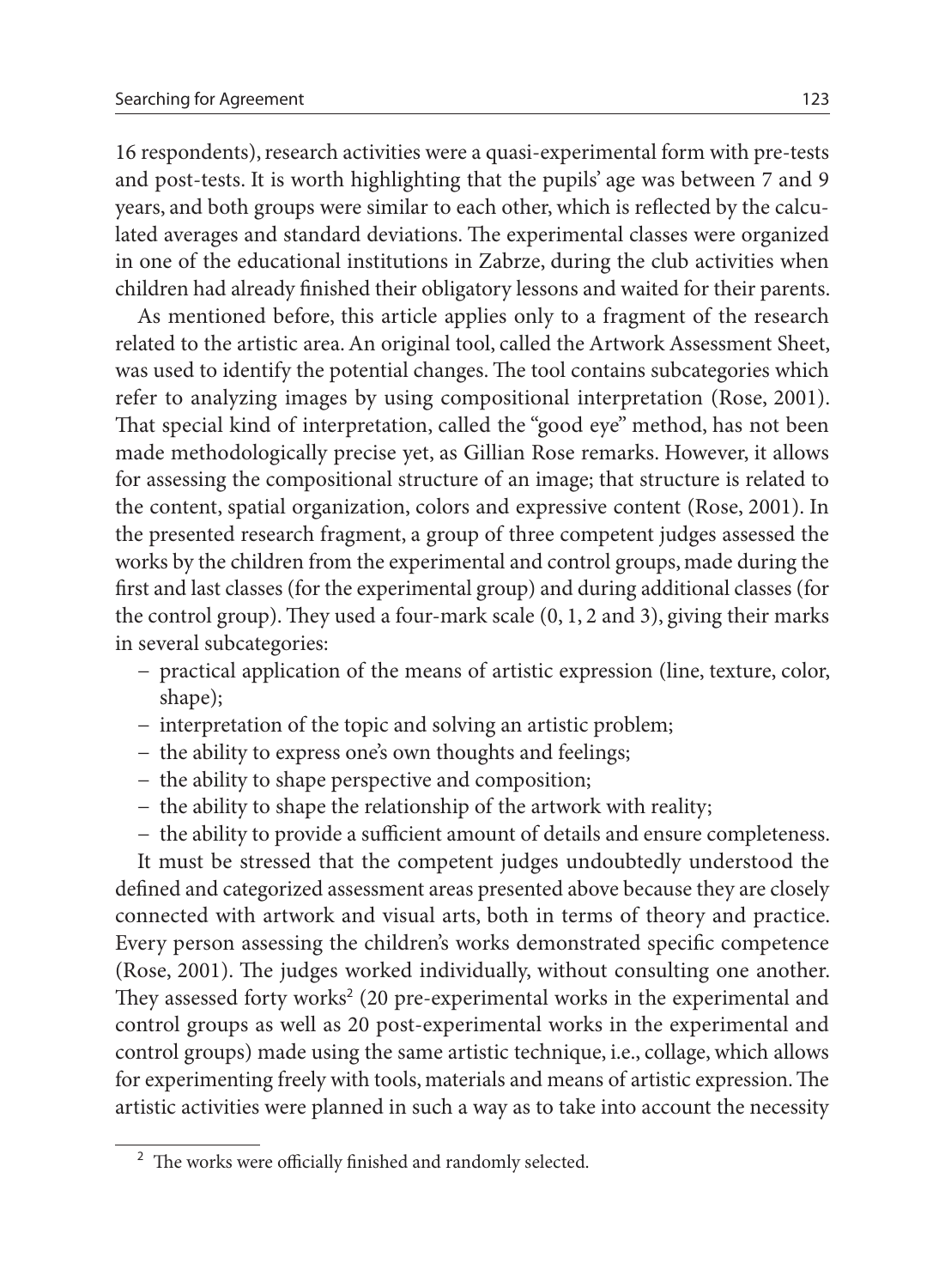and possibility of free interpretation of the topics, hence the suggested class topics and the resulting artworks: *Labyrinth of thoughts* — the experimental work, and *Something out of nothing* — the post-experimental work. The artworks were positioned and ordered in the sheet in such a way as to prevent identification of their authors from the experimental and control groups.

After collecting the filled-in sheets, counting the score and conducting an analysis using the Wilcoxon signed-rank test, which is a non-parametric alternative to Student's *t*-Test, it turned out that no (statistically significant) positive changes had taken place concerning the artistic skills of the children from the experimental group; thus, the previously formulated alternative hypothesis assuming the occurrence of such changes had to be deemed wrong and rejected. It was also confirmed by an individual analysis of the results of pre- and post-experimental works, which revealed that only four participants in the classes demonstrated positive changes. While ordering the results and working on the empirical material, it was additionally decided to estimate the agreement of the marks given by the competent judges using Kendall's *W* coefficient, which is used to measure judge reliability strength (Ferguson, Takane, 1989). This was done because judge non-agreement might have become the factor disturbing the analysis of the obtained material and interpretation subjectivity could have made it impossible to record the approved changes concerning the artistic skills of the children from the experimental group. Analyzing the obtained empirical data in terms of potential divergence of marks was tremendously important because when the three judges were filling in the sheets, they frequently provided feedback concerning the impossibility of formulating a reliable assessment or giving a reliable mark due to the excess of the visual material (which was insufficient to allow for conducting a statistically correct analysis) and due to the necessity of assessing the artworks alone, completely separated from the creation process (which the judges did not watch). The reservations concerning the visual material assessment manner are truly puzzling and raise a number of questions and uncertainties. I hope that the data analysis which follows will initiate considerations about the possibilities and limitations of applying visual methods in pedagogical research.

#### **Searching for divergence**

I will begin the analysis of the gathered empirical material with a presentation of the data which directly influenced making the decision to estimate judge reliability strength. As mentioned above, the idea of using non-parametric statistics in the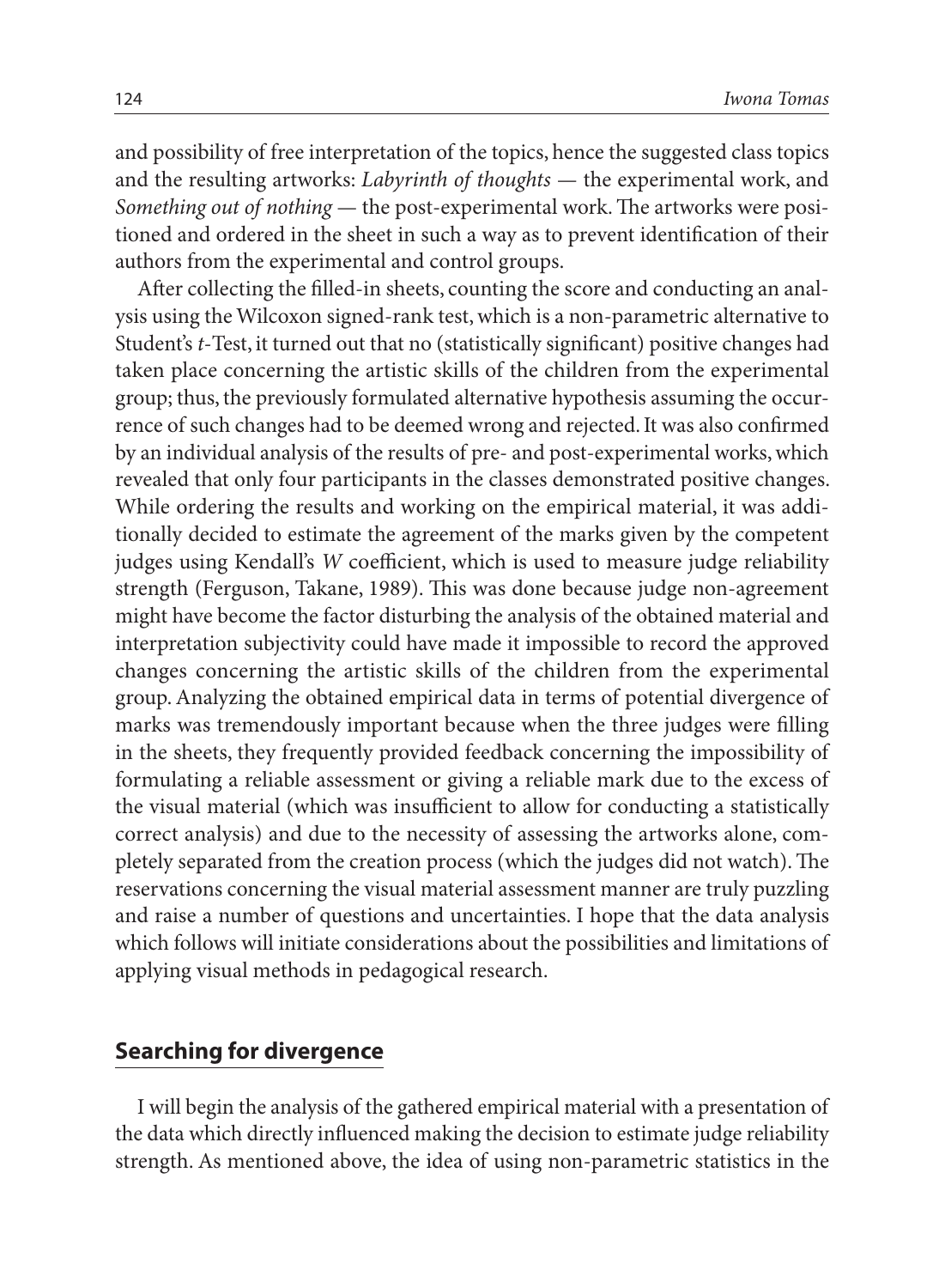analysis emerged during ordering the data and making preliminary calculations. Therefore, the material included in the introductory part presents the issue and justifies further calculations rather than explaining the existing state of affairs. The tables below order the average marks given by the three competent judges and present the dispersion value for the individual areas previously distinguished in the tool and subjected to assessment. Table 1 presents the results obtained by pre-experimental artworks, while Table 2 shows those of post-experimental ones, which concluded the cycle of unconventional artwork classes.

| Categories assessed in<br>pre-experimental artworks                                           | Average<br>marks<br>Judge 1 | Average<br>marks<br>Judge 2 | Average<br>marks<br>Judge 3 | Average<br>marks<br>given<br>by three<br>Judges | Standard<br>deviation |
|-----------------------------------------------------------------------------------------------|-----------------------------|-----------------------------|-----------------------------|-------------------------------------------------|-----------------------|
| Practical application of the<br>means of artistic expression<br>(line, texture, color, shape) | 3                           | $\overline{2}$              | 2.5                         | 2.5                                             | 0.50                  |
| Interpretation of the topic<br>and solving an artistic<br>problem                             | 2.6                         | 1.9                         | 2.2                         | 2.23                                            | 0.35                  |
| The ability to express one's<br>own thoughts and feelings                                     | 3                           | 1.05                        | 2.2                         | 2.08                                            | 0.98                  |
| The ability to shape perspec-<br>tive and composition                                         | 2.33                        | 0.48                        | 1.53                        | 1.45                                            | 0.93                  |
| The ability to shape the<br>relationship of the artwork<br>with reality                       | 3                           | 1.1                         | 1.2.                        | 1.77                                            | 1.07                  |
| The ability to provide a suf-<br>ficient amount of details and<br>ensure completeness         | 3                           | 2.5                         | 2.4                         | 2.63                                            | 0.32                  |

**Table 1.** Average marks given by competent judges to pre-experimental artworks

**Table 2.** Average marks given by competent judges to post-experimental artworks

| Categories assessed in<br>post-experimental artworks                                          | Average<br>marks<br>Judge 1 | Average<br>marks<br>Judge 2 | Average<br>marks<br>Judge 3 | Average<br>marks<br>given<br>by three<br>Judges | Standard<br>deviation |
|-----------------------------------------------------------------------------------------------|-----------------------------|-----------------------------|-----------------------------|-------------------------------------------------|-----------------------|
| Practical application of the<br>means of artistic expression<br>(line, texture, color, shape) | 2.95                        | 1.9                         | 23                          | 2.38                                            | 0.53                  |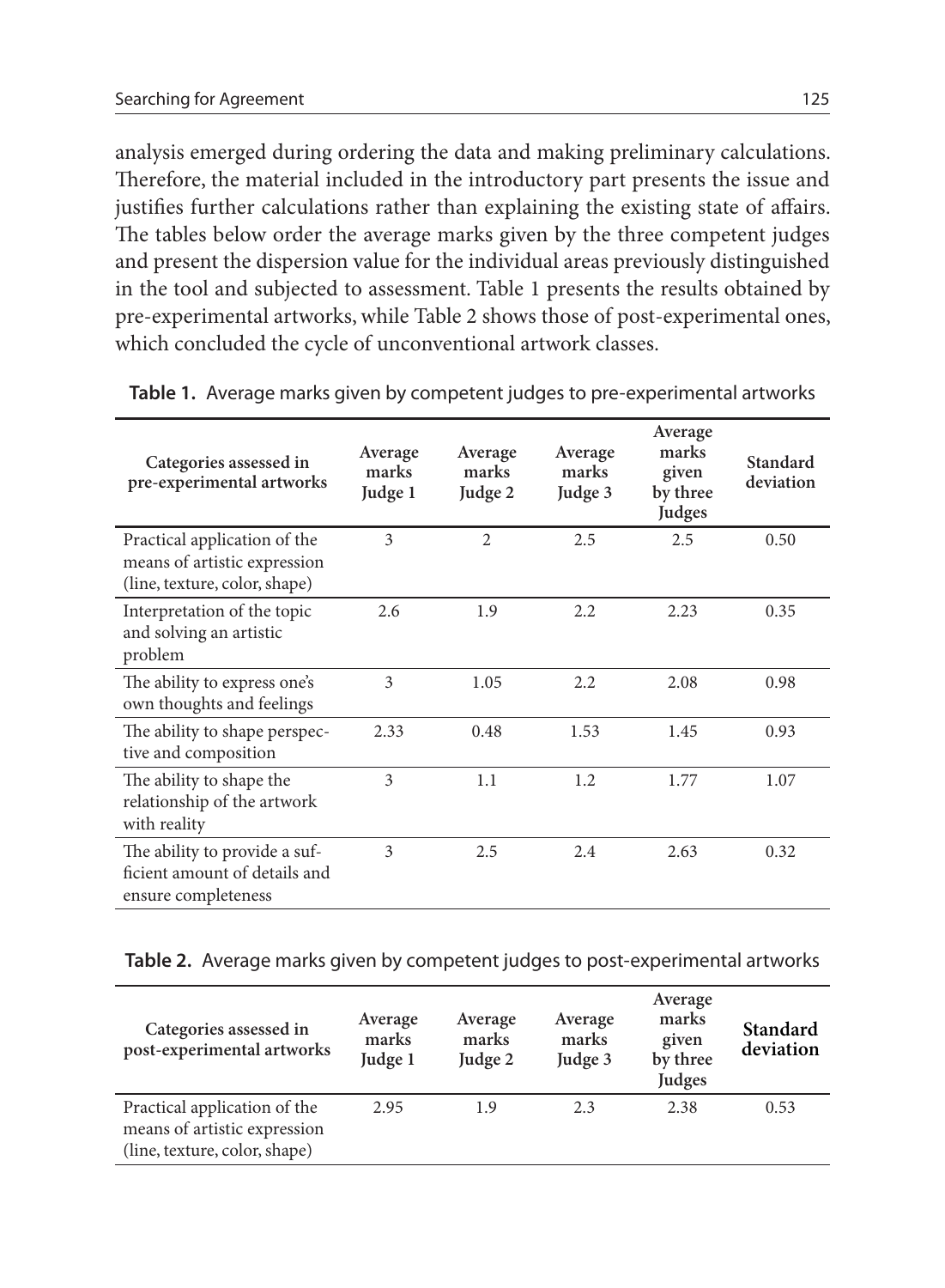| Categories assessed in<br>post-experimental artworks                                  | Average<br>marks<br>Judge 1 | Average<br>marks<br>Judge 2 | Average<br>marks<br>Judge 3 | Average<br>marks<br>given<br>by three<br>Judges | Standard<br>deviation |
|---------------------------------------------------------------------------------------|-----------------------------|-----------------------------|-----------------------------|-------------------------------------------------|-----------------------|
| Interpretation of the topic<br>and solving an artistic<br>problem                     | 2.78                        | 1.68                        | 1.99                        | 2.15                                            | 0.57                  |
| The ability to express one's<br>own thoughts and feelings                             | 2.95                        | 1                           | 2.2                         | 2.05                                            | 0.98                  |
| The ability to shape perspec-<br>tive and composition                                 | 2.88                        | 0.58                        | 1.08                        | 1.51                                            | 1.21                  |
| The ability to shape the<br>relationship of the artwork<br>with reality               | 3                           | 1.05                        | 1.65                        | 1.90                                            | 1.00                  |
| The ability to provide a suf-<br>ficient amount of details and<br>ensure completeness | 2.88                        | 1.92                        | 2.37                        | 2.39                                            | 0.48                  |

The data in the above tables point at a significant dispersion of the mark values around the average values, especially in the area concerning the ability to shape the relationship of the artwork with reality (the deviation of the average for the marks given to pre-experimental artworks: 1.07; for post-experimental artworks: 1.0), the ability to shape perspective and composition (the deviation of the average for the marks given to pre-experimental artworks: 0.93; for post-experimental artworks: 1.21) and the ability to express one's own thoughts and feelings (the deviation of the average for the marks given to pre- and post-experimental artworks: 0.98).

Certainly, the above findings are introductory and approximate. It must be remembered that they cannot be a basis for making conclusions about the judges' agreement or its lack, especially because the above descriptive statistics is based on the most popular measure of central tendency (classical average measure), i.e., arithmetic mean (Bobiński, 2004, pp. 30–33), the value of which does not allow for verifying interpretation convergence. Therefore, further analyses utilized a non-parametric statistical test — Kendall's *W* test, during which the agreement coefficient was calculated separately for either type of artworks (pre- and post-experimental) and either group (control and experimental) as well as for each type of skills. The results of these analyses are presented in Tables 3 and 4.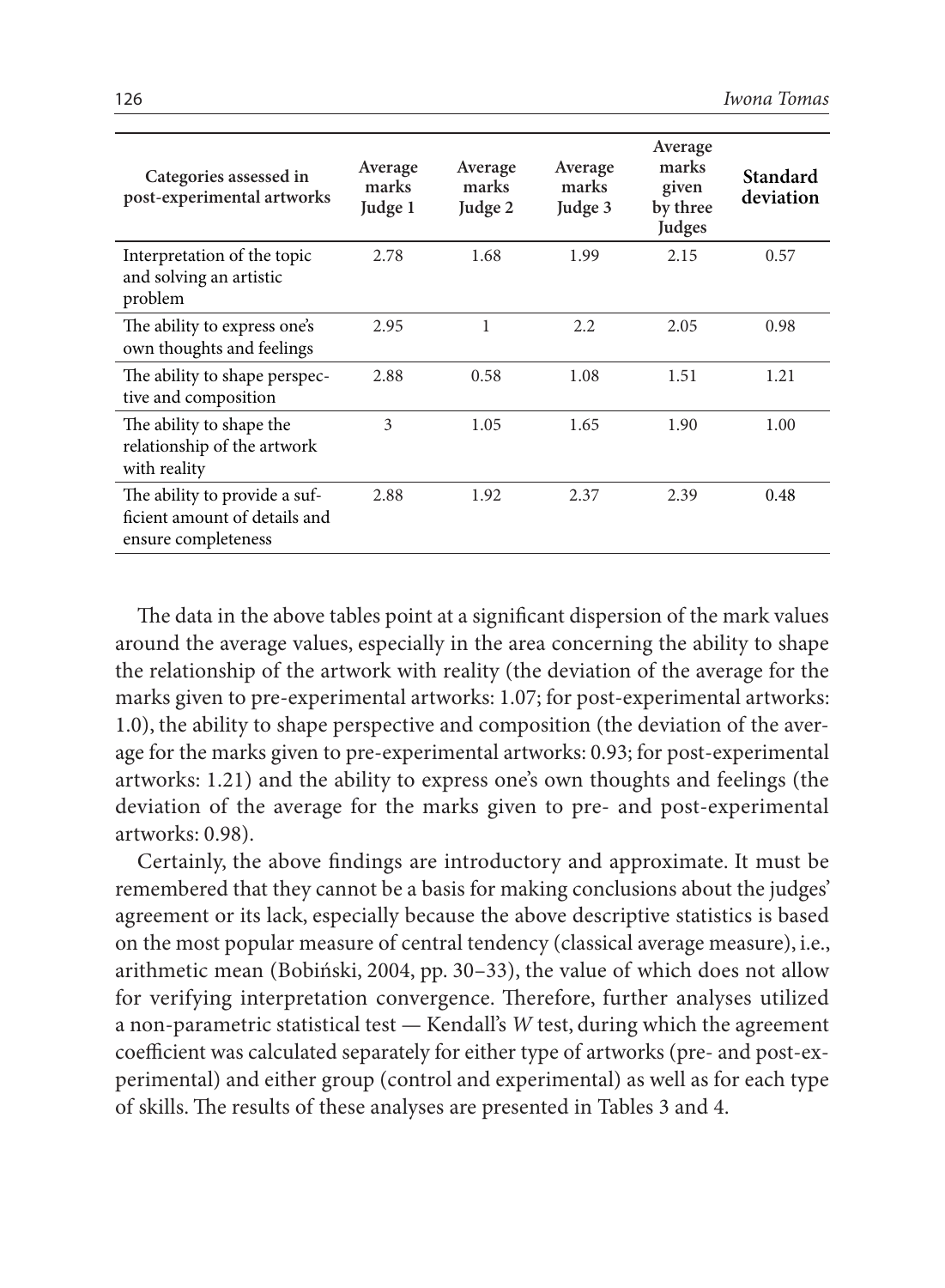| Parameters       | PRE-EXPERIMENTAL WORK ASSESSMENT |                                                                                                                   |                                                                                 |                                                                         |                                                                |                                                                                         |                                                                                                      |
|------------------|----------------------------------|-------------------------------------------------------------------------------------------------------------------|---------------------------------------------------------------------------------|-------------------------------------------------------------------------|----------------------------------------------------------------|-----------------------------------------------------------------------------------------|------------------------------------------------------------------------------------------------------|
|                  | Groups                           | Practical<br>application<br>of the means<br>of artistic<br>expression<br>$(line, text-$<br>ture, color,<br>shape) | Interpre-<br>tation<br>of the<br>topic and<br>solving<br>an artistic<br>problem | The ability<br>to express<br>one's own<br>thoughts<br>and feel-<br>ings | The ability<br>to shape<br>perspective<br>and com-<br>position | The ability<br>to shape<br>the rela-<br>tionship<br>of the art-<br>work with<br>reality | The ability<br>to provide<br>a sufficient<br>amount<br>of details<br>and ensure<br>complete-<br>ness |
| $N=3$            |                                  |                                                                                                                   |                                                                                 |                                                                         |                                                                |                                                                                         |                                                                                                      |
| Kendall's W      | Ε.                               | 0.317                                                                                                             | 0.425                                                                           | 0.335                                                                   | 0.445                                                          | 0.363                                                                                   | 0.383                                                                                                |
|                  | C.                               | 0.292                                                                                                             | 0.432                                                                           | 0.298                                                                   | 0.437                                                          | 0.333                                                                                   | 0.401                                                                                                |
| Chi-squared      | Ε.                               | 8.571                                                                                                             | 49.728                                                                          | 9.456                                                                   | 30.011                                                         | 9.814                                                                                   | 21.853                                                                                               |
| test             | C.                               | 7.875                                                                                                             | 50.578                                                                          | 8.048                                                                   | 24.901                                                         | 9.000                                                                                   | 28.112                                                                                               |
| df               | Ε.                               | 9                                                                                                                 | 39                                                                              | 9                                                                       | 19                                                             | 9                                                                                       | 29                                                                                                   |
|                  | C.                               | 9                                                                                                                 | 39                                                                              | 9                                                                       | 19                                                             | 9                                                                                       | 29                                                                                                   |
| Asymptotic       | Ε.                               | 0.478                                                                                                             | 0.117                                                                           | 0.447                                                                   | 0.059                                                          | 0.366                                                                                   | 0.292                                                                                                |
| significance (p) | C.                               | 0.547                                                                                                             | 0.101                                                                           | 0.529                                                                   | 0.164                                                          | 0.472                                                                                   | 0.113                                                                                                |

**Table 3.** Kendall's *W* coefficient value for the assessment of the pupils' works before starting the experiment

C. – the control group, E. – the experimental group

#### **Table 4.** Kendall's *W* coefficient value for the assessment of the pupils' works after the experiment

|                    |             |                                                                                                           | POST-EXPERIMENTAL WORK ASSESSMENT                                            |                                                                         |                                                                     |                                                                                         |                                                                                                   |
|--------------------|-------------|-----------------------------------------------------------------------------------------------------------|------------------------------------------------------------------------------|-------------------------------------------------------------------------|---------------------------------------------------------------------|-----------------------------------------------------------------------------------------|---------------------------------------------------------------------------------------------------|
| <b>Parameters</b>  | Groups      | Practical<br>application<br>of the means<br>of artistic<br>expression<br>(line, texture,<br>color, shape) | Interpreta-<br>tion of the<br>topic and<br>solving<br>an artistic<br>problem | The ability<br>to express<br>one's own<br>thoughts<br>and feel-<br>ings | The ability<br>to shape<br>perspec-<br>tive and<br>composi-<br>tion | The ability<br>to shape<br>the rela-<br>tionship<br>of the art-<br>work with<br>reality | The ability<br>to provide<br>a sufficient<br>amount of<br>details and<br>ensure com-<br>pleteness |
| $N=3$              |             |                                                                                                           |                                                                              |                                                                         |                                                                     |                                                                                         |                                                                                                   |
| Kendall's W        | E.          | 0.458                                                                                                     | 0.528                                                                        | 0.333                                                                   | 0.636                                                               | 0.324                                                                                   | 0.501                                                                                             |
|                    | C.          | 0.364                                                                                                     | 0.564                                                                        | 0.487                                                                   | 0.665                                                               | 0.222                                                                                   | 0.391                                                                                             |
| Chi-squared        | Ε.          | 12.375                                                                                                    | 61.820                                                                       | 9.000                                                                   | 36.229                                                              | 9.000                                                                                   | 49.541                                                                                            |
| test               | $C_{\cdot}$ | 8.378                                                                                                     | 65.934                                                                       | 13.162                                                                  | 37.889                                                              | 6.000                                                                                   | 34.011                                                                                            |
| df                 | Ε.          | 9                                                                                                         | 39                                                                           | 9                                                                       | 19                                                                  | 9                                                                                       | 29                                                                                                |
|                    | $C_{\cdot}$ | 9                                                                                                         | 39                                                                           | 9                                                                       | 19                                                                  | $\mathbf Q$                                                                             | 29                                                                                                |
| Asymptotic         | E.          | 0.193                                                                                                     | 0.011                                                                        | 0.437                                                                   | 0.010                                                               | 0.446                                                                                   | 0.011                                                                                             |
| significance $(p)$ | C.          | 0.365                                                                                                     | 0.009                                                                        | 0.115                                                                   | 0.006                                                               | 0.740                                                                                   | 0.239                                                                                             |

C. – the control group, E. – the experimental group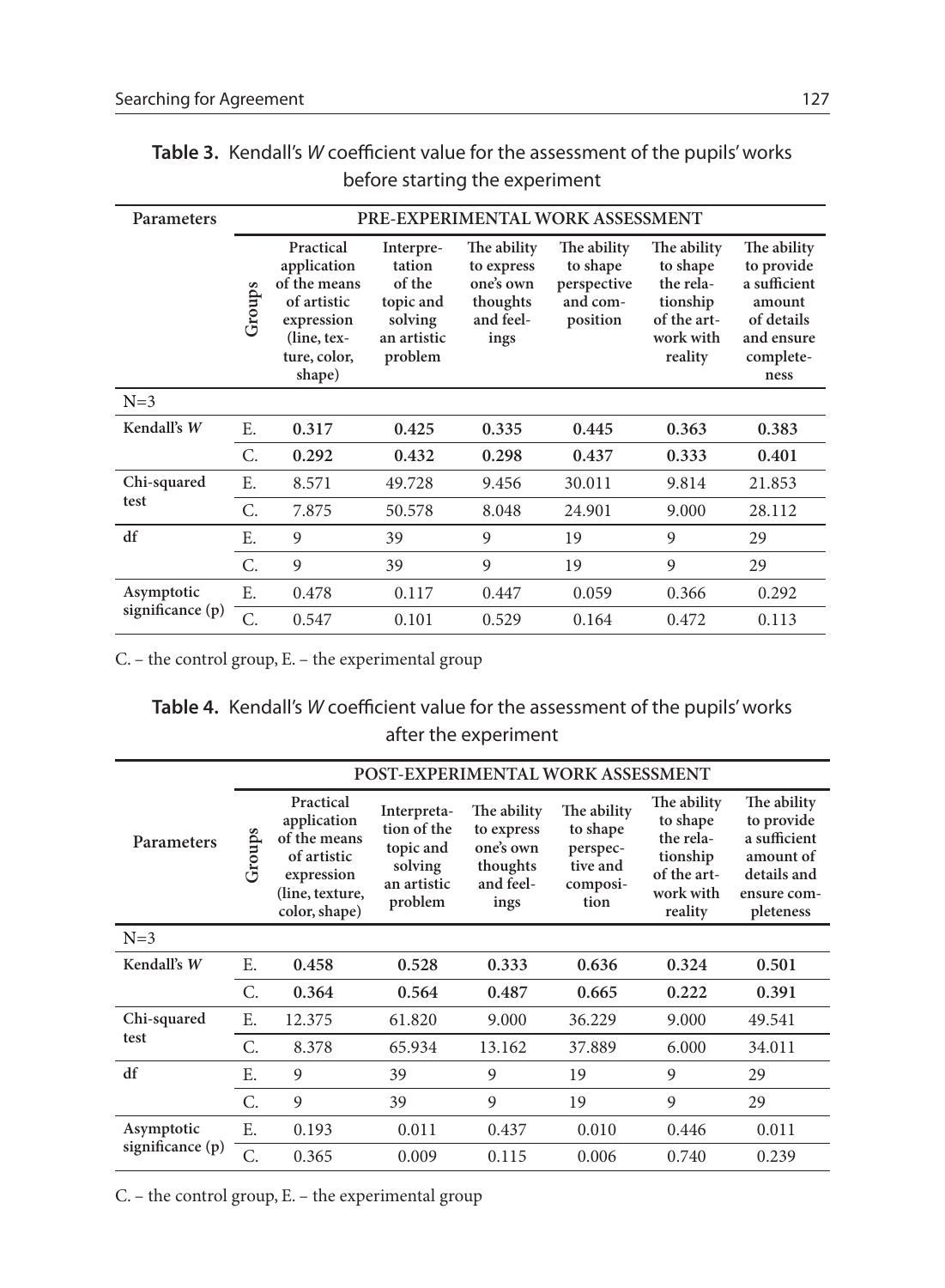The results presented in the above tables clearly point at the divergence of the marks given by the competent judges. Kendall's agreement coefficient value ranges from 0.222 to 0.065 for the distinguished categories, which means that the results in all the areas are lower than  $0.7 - a$  value which could be deemed satisfactory and confirm the judges' agreement in giving the marks. The lowest result, which points at the dissimilarity of the marks in the analysis of the pre-experimental works, was obtained by the areas related to practical application of the means of artistic expression and the ability to express one's own thoughts and feelings — in the control group (0.292 and 0.298). In Table 4, which presents the results concerning the post-experimental works, the lowest result belongs to the ability to shape the relationship of the artwork with reality (0.222 in the control group and 0.342 in the experimental group), while the highest one belongs to the category determining the ability to shape perspective and composition (0.665 in the control group and 0.636 in the experimental group). The latter value seems interesting in view of the average values and deviations presented earlier and the individual manner of assessment. Therefore, the table below orders and displays the partial marks given by the competent judges in this category, observing the split into two separate sub-areas focusing on the interpretation of perspective (*The attempt to apply perspective and show image depth*) and of composition (*The ability to distribute the individual elements of the image on the plane*).

|      |                                      |                  | The ability to shape perspective and composition |                                                                                |      |         |                            |                   |
|------|--------------------------------------|------------------|--------------------------------------------------|--------------------------------------------------------------------------------|------|---------|----------------------------|-------------------|
|      | The attempt to apply perspective and | show image depth |                                                  | The ability to distribute the individual<br>elements of the image on the plane |      |         |                            |                   |
|      | THE EXPERIMENTAL GROUP               |                  |                                                  |                                                                                |      |         |                            |                   |
| J1   | I2                                   | I <sub>3</sub>   | <b>THE</b><br>AVER-<br>AGE                       | J1                                                                             | I2   | $_{13}$ | <b>THE</b><br>AVER-<br>AGE | for the<br>module |
| 3.00 | 1.00                                 | 0.00             | 1.33                                             | 3.00                                                                           | 1.00 | 2.00    | 2.00                       | 1.67              |
| 2.00 | 0.00                                 | 0.00             | 0.67                                             | 3.00                                                                           | 1.00 | 2.00    | 2.00                       | 1.14              |
| 3.00 | 0.00                                 | 0.00             | 1.00                                             | 3.00                                                                           | 1.00 | 3.00    | 2.33                       | 1.43              |
| 3.00 | 0.00                                 | 0.00             | 1.00                                             | 3.00                                                                           | 1.00 | 3.00    | 2.33                       | 1.43              |
| 3.00 | 0.00                                 | 0.00             | 1.00                                             | 3.00                                                                           | 1.00 | 2.00    | 2.00                       | 1.29              |
| 3.00 | 0.00                                 | 0.00             | 1.00                                             | 3.00                                                                           | 1.00 | 3.00    | 2.33                       | 1.43              |

**Table 5.** Partial marks given by competent judges for perspective and composition (post-experimental works)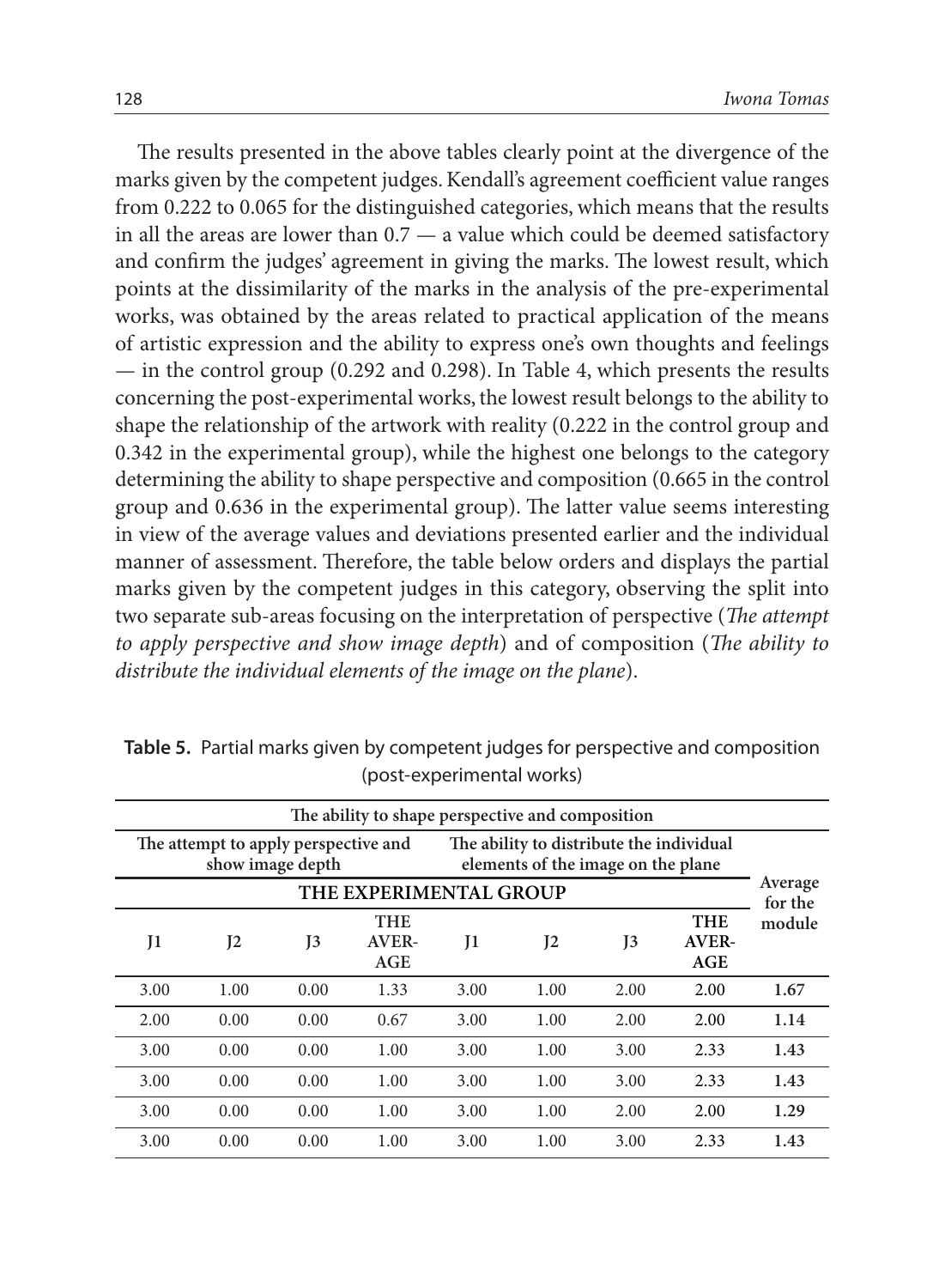| The ability to shape perspective and composition                                                                                           |                |                |                                          |                   |                |                |                                   |                    |
|--------------------------------------------------------------------------------------------------------------------------------------------|----------------|----------------|------------------------------------------|-------------------|----------------|----------------|-----------------------------------|--------------------|
| The ability to distribute the individual<br>The attempt to apply perspective and<br>show image depth<br>elements of the image on the plane |                |                |                                          |                   |                |                |                                   |                    |
|                                                                                                                                            |                |                | THE EXPERIMENTAL GROUP                   |                   |                |                |                                   | Average<br>for the |
| $_{\text{II}}$                                                                                                                             | I <sub>2</sub> | J <sub>3</sub> | <b>THE</b><br><b>AVER-</b><br><b>AGE</b> | $_{\text{I}1}$    | I <sub>2</sub> | J <sub>3</sub> | <b>THE</b><br><b>AVER-</b><br>AGE | module             |
| 3.00                                                                                                                                       | 0.00           | 0.00           | 1.00                                     | 3.00              | 1.00           | 2.00           | 2.00                              | 1.29               |
| 3.00                                                                                                                                       | 0.00           | 1.00           | 1.33                                     | 3.00              | 1.00           | 3.00           | 2.33                              | 1.57               |
| 3.00                                                                                                                                       | 0.00           | 0.00           | 1.00                                     | 3.00              | 2.00           | 2.00           | 2.33                              | 1.43               |
| 3.00                                                                                                                                       | 0.00           | 0.00           | 1.00                                     | 3.00              | 1.00           | 1.00           | 1.67                              | 1.14               |
|                                                                                                                                            |                |                |                                          | THE CONTROL GROUP |                |                |                                   |                    |
| $_{\text{II}}$                                                                                                                             | I <sub>2</sub> | J3             | <b>THE</b><br>AVER-                      | $_{11}$           | I <sub>2</sub> | J <sub>3</sub> | <b>THE</b><br>AVER-               | Average<br>for the |
|                                                                                                                                            |                |                | <b>AGE</b>                               |                   |                |                | <b>AGE</b>                        | module             |
| 3.00                                                                                                                                       | 0.00           | 0.00           | 1.00                                     | 3.00              | 1.00           | 2.00           | 2.00                              | 1.50               |
| 0.00                                                                                                                                       | 0.00           | 0.00           | 0.00                                     | 3.00              | 1.00           | 2.00           | 2.00                              | 1.00               |
| 3.00                                                                                                                                       | 0.00           | 0.00           | 1.00                                     | 3.00              | 1.00           | 3.00           | 2.33                              | 1.67               |
| 3.00                                                                                                                                       | 0.00           | 0.00           | 1.00                                     | 3.00              | 1.00           | 1.00           | 1.67                              | 1.33               |
| 3.00                                                                                                                                       | 0.00           | 0.00           | 1.00                                     | 3.00              | 1.00           | 2.00           | 2.00                              | 1.50               |
| 3.00                                                                                                                                       | 0.00           | 0.00           | 1.00                                     | 3.00              | 1.00           | 1.00           | 1.67                              | 1.33               |
| 3.00                                                                                                                                       | 0.00           | 0.00           | 1.00                                     | 3.00              | 2.00           | 2.00           | 2.33                              | 1.67               |
| 3.00                                                                                                                                       | 0.00           | 0.00           | 1.00                                     | 3.00              | 1.00           | 2.00           | 2.00                              | 1.50               |
| 3.00                                                                                                                                       | 0.00           | 0.00           | 1.00                                     | 3.00              | 1.00           | 1.00           | 1.67                              | 1.33               |

It turns out that Judge 2 and Judge 3 gave very similar marks, especially in the sub-category concerning application of perspective and showing image depth, and their marks suggested a complete absence of those skills (an indisputable dominance of "0" mark) both in the control group and the experimental group, which might justify the high yet unsatisfactory value of Kendall's *W* coefficient. Judge 1 gave completely different marks (exceeding 3); that person rated the ability to shape perspective and composition very highly, which influenced the average value of all the judges' marks and the standard deviation for that area. The marks presented in the above table, except the marks given by Judge 2 and Judge 3 in the sub-category related to perspective identification, often seem extreme and this impression complies with the previous findings concerning the impossibility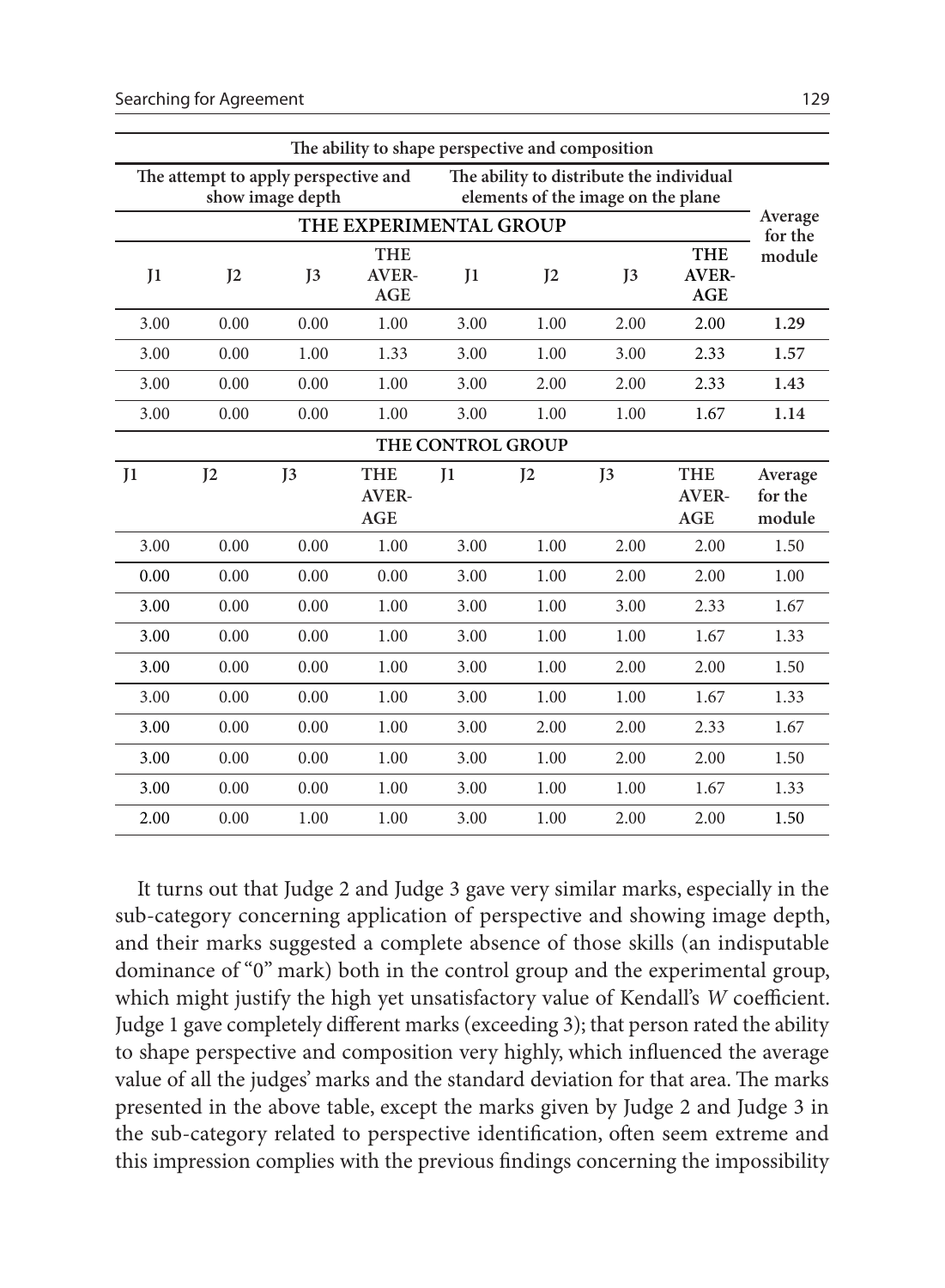of confirming the agreement of the marks given by the three-person group of competent judges.

### **Assessing the assessment: conclusions regarding the use of visual materials in research**

The conducted and finalized research activities allowed me to capture the problems related to ambiguous assessment of children's artworks. The initial ordering of the empirical material, the first calculations and the obtained results, which caused an unambiguous rejection of the hypothesis initiated further analysis. The latter aimed to show the agreement degree using Kendall's *W* agreement coefficient. However, its final value must be deemed fairly unsatisfactory because it ranges from 0.222 to 0.665, thus pointing at the divergence of the judges' marks.

The use of children's artworks in research allowed me to finalize the verification research effectively. However, it simultaneously generated and identified a certain area of ignorance, which revealed the difficulty in analyzing and assessing the compositional modality of images using the "good eye" method. Due to the possibility of working on the visual material and the difficulties in interpreting the marks given to the works as well as the emerging areas requiring deepened exploration, it would be necessary to broaden and intensify the research concerning the research tools, adopting the direction determined by the questions bothering the researcher. Those works may concern, among other things, the following issues:

- − development of an appropriate, reliable interpretation tool allowing for analyzing children's artworks in the scope of their compositional modality and simultaneously useful in practical situations (e.g., during debates of artistic competition committees);
- − checking if the marks given by competent judges vary when they are enabled to record and observe the creation process;
- − controlling the reliability of the developed tool by maximizing the number of assessing persons (with visual competence) and a significant reduction of the number of assessed works, which could be divided into groups and assigned to a specific version of the tool.

The works aimed at optimizing the tools allowing for analysis of images reliably using compositional interpretation and assessing artworks (especially those made by children) will make it possible to use visual materials effectively in research conducted on various cognitive planes. Therefore, the first conclusion refers to the necessity of intensifying the works in the area connecting science with art.